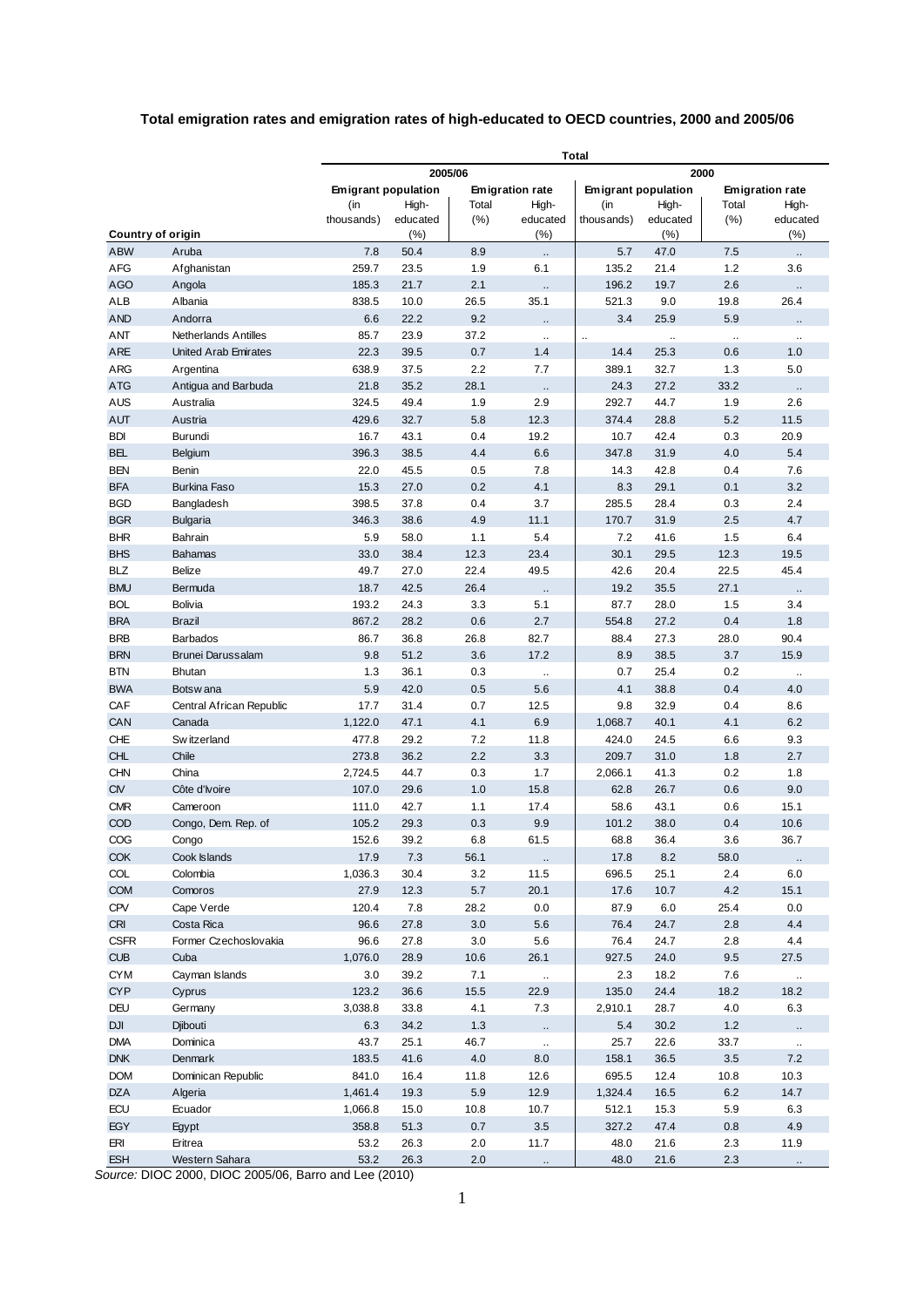|                                        |                          |                            | <b>Total</b> |                        |                             |                     |              |                 |                      |
|----------------------------------------|--------------------------|----------------------------|--------------|------------------------|-----------------------------|---------------------|--------------|-----------------|----------------------|
|                                        |                          | 2005/06<br>2000            |              |                        |                             |                     |              |                 |                      |
|                                        |                          | <b>Emigrant population</b> |              | <b>Emigration rate</b> |                             | Emigrant population |              | Emigration rate |                      |
|                                        |                          | (in                        | High-        | Total                  | High-                       | (in                 | High-        | Total           | High-                |
|                                        |                          | thousands)                 | educated     | (%)                    | educated                    | thousands)          | educated     | (% )            | educated             |
| <b>Country of origin</b><br><b>ESP</b> |                          | 772.3                      | (% )<br>24.9 | 2.0                    | (%)<br>2.2                  | 768.3               | (%)<br>18.4  | 2.2             | (%)<br>2.0           |
| EТH                                    | Spain<br>Ethiopia        | 247.5                      | 27.1         | 0.6                    | 14.0                        | 165.8               | 23.5         | 0.4             | 10.2                 |
| <b>FIN</b>                             | Finland                  | 270.7                      | 28.9         | 5.9                    | 5.9                         | 256.2               | 24.4         | 5.7             | 10.9                 |
| FJI                                    | Fiji                     | 141.2                      | 28.5         | 20.3                   | 38.8                        | 119.0               | 22.8         | 18.4            | 32.9                 |
| <b>FLK</b>                             | <b>Falkland Islands</b>  | 1.1                        | 57.2         | 31.3                   |                             | 1.4                 | 22.2         | 36.0            |                      |
| <b>FRA</b>                             | France                   | 1,297.9                    | 39.4         | 2.5                    | $\ddot{\phantom{a}}$<br>5.0 | 1,145.0             | 34.3         | 2.2             | 4.1                  |
| <b>FSM</b>                             | Micronesia               | 14.2                       | 16.1         | 17.3                   | $\ddot{\phantom{a}}$        | 6.5                 | 13.3         | 9.3             | $\ddot{\phantom{a}}$ |
| <b>FYUG</b>                            | Former Yugoslavia        | 14.2                       | 16.1         | 17.3                   | 0.0                         | 6.5                 | 13.3         | 9.3             | 0.0                  |
| GAB                                    | Gabon                    | 17.6                       | 43.8         | 2.1                    | 8.0                         | 10.9                | 36.4         | 1.5             | 5.0                  |
| <b>GBR</b>                             | United Kingdom           | 3,448.8                    | 40.2         | 6.5                    | 11.6                        | 3,241.5             | 34.7         | 6.3             | 11.6                 |
| <b>GHA</b>                             | Ghana                    | 249.0                      | 36.4         | 1.8                    | 29.7                        | 165.8               | 32.6         | 1.4             | 32.8                 |
| GIB                                    | Gibraltar                | 12.7                       | 36.1         | 35.1                   | ä,                          | 11.9                | 25.7         | 35.0            | $\ddot{\phantom{a}}$ |
| <b>GIN</b>                             | Guinea                   | 42.0                       | 22.5         | 0.8                    | 5.4                         | 21.3                | 23.0         | 0.5             | 3.1                  |
| <b>GMB</b>                             | Gambia                   | 43.6                       | 13.2         | 4.4                    | 26.4                        | 20.9                | 17.3         | 2.5             | 19.6                 |
| <b>GNB</b>                             | Guinea-Bissau            | 65.3                       | 18.7         | 7.2                    | $\ddot{\phantom{a}}$        | 30.0                | 12.8         | 3.9             |                      |
| <b>GNQ</b>                             | <b>Equatorial Guinea</b> | 24.8                       | 25.1         | 8.2                    | ă,                          | 12.1                | 22.5         | 4.7             |                      |
| <b>GRC</b>                             | Greece                   | 671.4                      | 18.3         | 6.6                    | 5.5                         | 630.6               | 16.4         | 6.3             | 7.3                  |
| <b>GRD</b>                             | Grenada                  | 47.3                       | 30.1         | 40.6                   | ă,                          | 46.4                | 24.0         | 41.5            | $\ddot{\phantom{a}}$ |
| <b>GTM</b>                             | Guatemala                | 727.2                      | 10.2         | 9.1                    | 29.1                        | 485.6               | 8.4          | 7.2             | 19.7                 |
| <b>GUM</b>                             | Guam                     | 72.5                       | 29.7         | 37.8                   | ă,                          | 56.3                | 26.7         | 34.3            |                      |
| <b>GUY</b>                             | GuyanaBL                 | 350.1                      | 30.5         | 40.7                   | 79.4                        | 303.6               | 25.3         | 37.4            | 77.6                 |
| <b>HKG</b>                             | Hong Kong, China         | 577.0                      | 53.8         | 8.8                    | 25.8                        | 388.4               | 39.0         | 6.6             | 16.5                 |
| <b>HND</b>                             | Honduras                 | 435.2                      | 12.4         | 9.6                    | 18.0                        | 275.9               | 10.6         | 7.2             | 14.3                 |
| HTI                                    | <b>HaitiBL</b>           | 593.9                      | 24.8         | 9.3                    | 75.4                        | 462.9               | 20.0         | 8.3             | 70.2                 |
| <b>HUN</b>                             | Hungary                  | 364.6                      | 33.1         | 4.1                    | 9.5                         | 331.4               | 29.6         | 3.8             | 9.3                  |
| <b>IDN</b>                             | Indonesia                | 336.0                      | 41.9         | 0.2                    | 3.7                         | 339.6               | 35.3         | 0.2             | 3.6                  |
| <b>IND</b>                             | India                    | 2,775.2                    | 63.3         | 0.4                    | 4.2                         | 1,970.6             | 52.8         | 0.3             | 3.2                  |
| IRL                                    | Ireland                  | 634.7                      | 41.7         | 16.2                   | 18.1                        | 788.0               | 26.2         | 20.9            | 19.9                 |
| <b>IRN</b>                             | Iran                     | 832.9                      | 46.8         | 1.7                    | 6.9                         | 657.8               | 44.7         | 1.5             | 8.4                  |
| IRQ                                    | Iraq                     | 526.1                      | 25.6         | 3.1                    | 8.3                         | 401.9               | 25.7         | 2.7             | 7.9                  |
| <b>ISL</b>                             | Iceland                  | 28.1                       | 44.0         | 10.9                   | 16.3                        | 22.7                | 38.2         | 9.5             | 16.0                 |
| <b>ISR</b>                             | Israel                   | 207.1                      | 49.3         | 4.1                    | 5.9                         | 160.3               | 43.8         | 3.5             | 4.6                  |
| <b>ITA</b>                             | Italy                    | 2,361.0                    | 15.6         | 4.5                    | 7.2                         | 2,360.4             | 12.1         | 4.5             | 6.1                  |
| JAM                                    | Jamaica                  | 894.8                      | 30.6         | 32.8                   | 50.6                        | 789.7               | 24.9         | 31.3            | 47.0                 |
| <b>JOR</b>                             | Jordan                   | 81.8                       | 43.3         | 2.3                    | 5.8                         | 63.3                | 41.3         | 2.2             | 6.2                  |
| JPN                                    | Japan                    | 606.0                      | 54.5         | 0.5                    | 0.9                         | 564.3               | 49.7         | 0.5             | 0.9                  |
| <b>KEN</b>                             | Kenya                    | 230.8                      | 46.6         | 1.1                    | 15.7                        | 198.7               | 38.7         | 1.1             | 15.3                 |
| KHM<br><b>KIR</b>                      | Cambodia<br>Kiribati     | 254.5<br>1.5               | 19.7         | 2.8<br>2.6             | 43.7                        | 239.1<br>1.7        | 15.5         | 3.1             | 43.6                 |
| <b>KOREA-NS</b>                        | North and South Korea    | 1,652.5                    | 46.0<br>45.1 | 0.6                    | $\ddot{\phantom{1}}$<br>0.9 | 1,446.1             | 21.9<br>37.9 | 3.4<br>2.6      | $\ldots$<br>3.7      |
| <b>KWT</b>                             | Kuw ait                  | 46.7                       | 45.8         | 2.2                    | 12.6                        | 37.0                | 45.2         | 2.2             | 9.9                  |
| LAO                                    | Laos                     | 256.1                      | 19.7         | 7.0                    | 24.7                        | 264.1               | 14.3         | 8.2             | 25.9                 |
| <b>LBN</b>                             | Lebanon                  | 383.9                      | 39.3         | 11.8                   | $\ddotsc$                   | 339.6               | 31.8         | 11.5            |                      |
| LBR                                    | Liberia                  | 69.9                       | 30.6         | 3.7                    | 11.4                        | 41.1                | 33.8         | 2.5             | 15.1                 |
| <b>LBY</b>                             | Libya                    | 83.2                       | 22.9         | 2.0                    | 2.7                         | 79.2                | 21.6         | 2.1             | 4.4                  |
| <b>LCA</b>                             | Saint Lucia              | 25.1                       | 25.5         | 17.8                   | $\ddot{\phantom{1}}$        | 24.5                | 21.3         | 18.8            | $\sim$               |
| LIE.                                   | Liechtenstein            | 4.4                        | 25.9         | 13.3                   | $\ldots$                    | 3.5                 | 20.8         | 11.6            |                      |
| <b>LKA</b>                             | Sri Lanka                | 433.2                      | 34.2         | 2.9                    | 34.1                        | 317.0               | 28.2         | 2.3             | 27.7                 |
| <b>LSO</b>                             | Lesotho                  | 1.8                        | 30.6         | 0.1                    | 3.6                         | 0.9                 | 47.9         | 0.1             | 4.2                  |
| <b>LUX</b>                             | Luxembourg               | 38.6                       | 31.2         | 9.4                    | 17.6                        | 31.4                | 24.8         | 8.1             | 12.3                 |
| <b>MAC</b>                             | Macao                    | 18.6                       | 44.8         | 4.5                    | 15.4                        | 18.5                | 36.3         | 5.1             | 16.7                 |
| <b>MAR</b>                             | Morocco                  | 2,262.6                    | 15.3         | 9.6                    | 16.4                        | 1,674.8             | 14.2         | 8.1             | 14.3                 |
| <b>MCO</b>                             | Monaco                   | 15.1                       | 26.6         | 35.8                   | $\ddotsc$                   | 12.3                | 23.1         | 30.6            | $\ddot{\phantom{a}}$ |
| <b>MDG</b>                             | Madagascar               | 92.7                       | 33.9         | 0.9                    | 10.6                        | 76.6                | 31.9         | 0.8             | 9.6                  |
| <b>MDV</b>                             | Maldives                 | 1.0                        | 70.9         | 0.5                    | 24.4                        | 0.4                 | 31.1         | 0.3             | 6.9                  |
| <b>MEX</b>                             | Mexico                   | 10,783.8                   | 7.4          | 13.0                   | 7.2                         | 8,330.8             | 5.7          | 11.1            | 6.1                  |
| MLI                                    | Mali                     | 63.8                       | 14.6         | 1.0                    | 10.6                        | 45.3                | 12.6         | 0.9             | 11.3                 |

## **Total emigration rates and emigration rates of high-educated to OECD countries, 2000 and 2005/06** *(cont.)*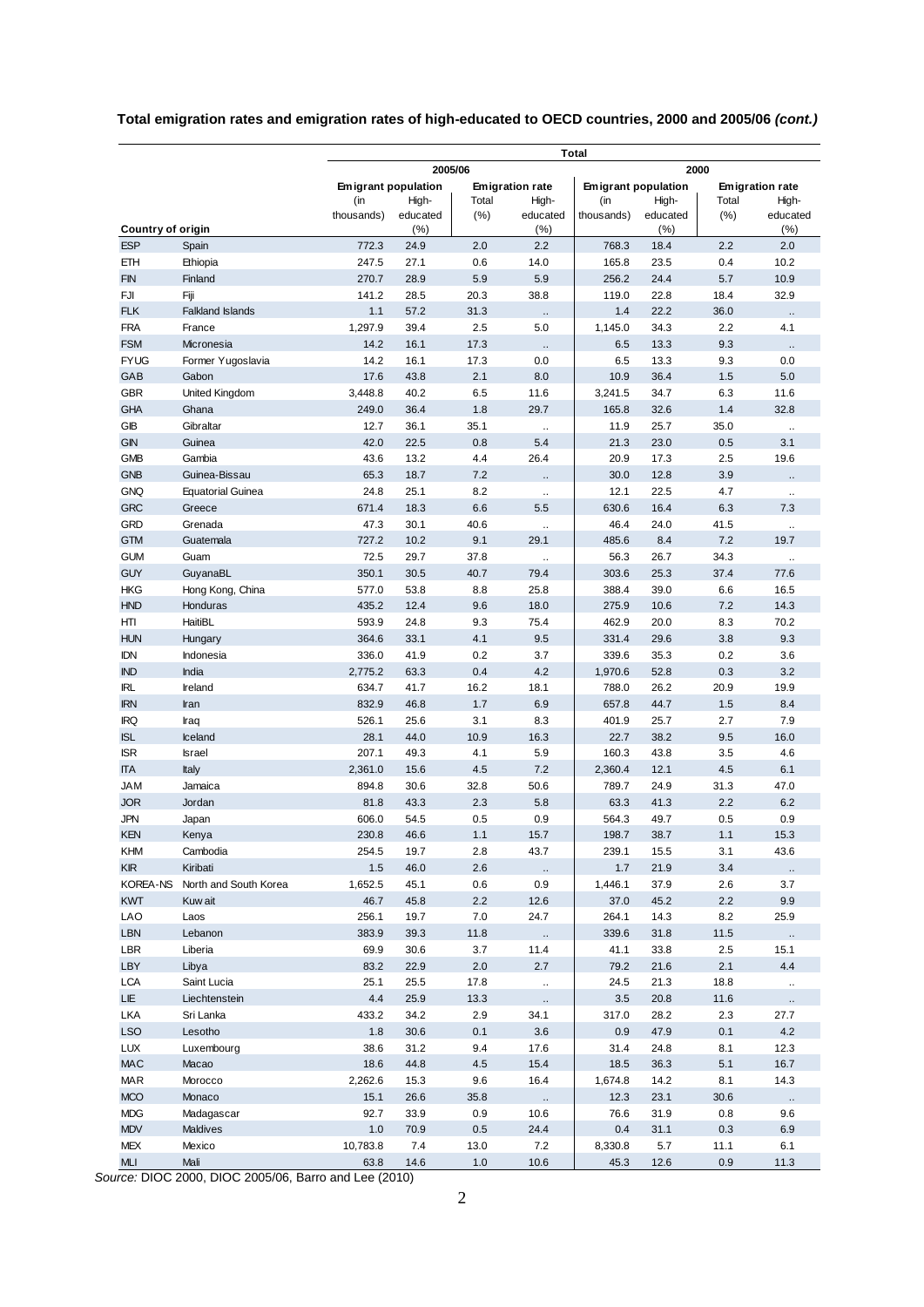## **Total emigration rates and emigration rates of high-educated to OECD countries, 2000 and 2005/06** *(cont.)*

|                                        |                            | <b>Total</b>        |              |             |                          |               |                            |             |                        |
|----------------------------------------|----------------------------|---------------------|--------------|-------------|--------------------------|---------------|----------------------------|-------------|------------------------|
|                                        |                            | 2005/06<br>2000     |              |             |                          |               |                            |             |                        |
|                                        |                            | Emigrant population |              |             | <b>Emigration rate</b>   |               | <b>Emigrant population</b> |             | <b>Emigration rate</b> |
|                                        |                            | (in                 | High-        | Total       | High-                    | (in           | High-                      | Total       | High-                  |
|                                        |                            | thousands)          | educated     | (% )        | educated                 | thousands)    | educated                   | (%)         | educated               |
| <b>Country of origin</b><br><b>MLT</b> | Malta                      | 84.7                | (%)<br>20.4  | 20.3        | (%)<br>31.5              | 98.1          | (%)<br>14.8                | 24.0        | (%)<br>31.4            |
| <b>MMR</b>                             | Myanmar                    | 78.4                | 44.3         | 0.2         | 1.3                      | 61.4          | 44.5                       | 0.2         | 1.5                    |
| <b>MNG</b>                             | Mongolia                   | 13.5                | 46.9         | 0.7         | 2.5                      | 3.7           | 51.7                       | 0.2         | 1.2                    |
| <b>MOZ</b>                             | Mozambique                 | 72.7                | 30.1         | 0.6         | 31.2                     | 85.7          | 26.5                       | 0.8         | 38.9                   |
| <b>MRT</b>                             | Mauritania                 | 18.7                | 23.4         | 1.0         | 11.8                     | 15.2          | 17.3                       | 1.0         | 8.6                    |
| <b>MUS</b>                             | <b>Mauritius</b>           | 109.3               | 29.7         | 10.4        | 49.8                     | 91.5          | 25.7                       | 9.4         | 53.1                   |
| <b>MWI</b>                             | Malaw i                    | 22.6                | 51.6         | 0.3         | 38.5                     | 14.9          | 36.4                       | 0.2         | 19.7                   |
| <b>MYS</b>                             | Malaysia                   | 245.9               | 58.4         | 1.4         | 5.6                      | 214.3         | 50.2                       | 1.4         | 6.2                    |
| <b>NAM</b>                             | Namibia                    | 6.7                 | 56.6         | 0.5         | 8.5                      | 3.1           | 47.7                       | 0.3         | 4.0                    |
| <b>NER</b>                             | Niger                      | 9.5                 | 40.8         | 0.1         | 5.8                      | 4.8           | 38.1                       | 0.1         | 3.7                    |
| <b>NGA</b>                             | Nigeria                    | 380.5               | 60.5         | 0.5         | 3.6                      | 261.1         | 54.8                       | 0.4         | 2.7                    |
| <b>NIC</b>                             | Nicaragua                  | 254.7               | 24.4         | 7.0         | 11.0                     | 221.2         | 18.1                       | 6.8         | 9.1                    |
| <b>NIU</b>                             | <b>Niue</b>                | 5.3                 | 10.5         | 79.7        | $\ddot{\phantom{a}}$     | 5.4           | 11.0                       | 79.8        |                        |
| <b>NLD</b>                             | Netherlands                | 682.3               | 38.7         | 4.9         | 7.8                      | 569.2         | 34.0                       | 4.2         | 6.1                    |
| <b>NOR</b>                             | Norw ay                    | 125.8               | 40.1         | 3.3         | 4.3                      | 120.7         | 34.9                       | 3.2         | 4.6                    |
| NPL<br><b>NZL</b>                      | Nepal<br>New Zealand       | 62.1<br>448.3       | 46.9<br>32.2 | 0.4<br>12.2 | 6.2<br>8.2               | 23.9<br>413.5 | 41.9<br>28.8               | 0.2<br>12.2 | 2.2<br>8.0             |
| <b>OMN</b>                             | Oman                       | 4.2                 | 38.2         | 0.3         | $\ddot{\phantom{a}}$     | 2.6           | 39.1                       | 0.2         |                        |
| PAK                                    | Pakistan                   | 843.1               | 39.3         | 0.8         | 5.7                      | 668.7         | 31.8                       | 0.8         | $\bar{a}$<br>3.3       |
| PAN                                    | Panama                     | 150.8               | 37.7         | 6.3         | 11.2                     | 140.4         | 32.9                       | 6.5         | 10.9                   |
| PER                                    | Peru                       | 679.3               | 32.5         | 3.5         | 5.5                      | 451.9         | 27.9                       | 2.4         | 3.4                    |
| PHL                                    | Philippines                | 2,502.3             | 51.9         | 4.4         | 8.0                      | 1,938.0       | 46.6                       | 3.9         | 6.8                    |
| <b>PNG</b>                             | Papua New Guinea           | 27.5                | 39.5         | 0.8         | 21.7                     | 25.9          | 33.5                       | 0.8         | 18.3                   |
| POL                                    | Poland                     | 2,849.3             | 26.8         | 8.2         | 15.8                     | 2,175.8       | 21.8                       | 6.6         | 12.2                   |
| PRI                                    | <b>Puerto Rico</b>         | 1,330.7             | 19.1         | 30.2        | $\bar{\mathbf{r}}$       | 1,300.1       | 14.9                       | 30.8        |                        |
| PRT                                    | Portugal                   | 1,382.1             | 8.6          | 13.5        | 11.6                     | 1,260.8       | 6.4                        | 12.8        | 8.0                    |
| <b>PRY</b>                             | Paraguay                   | 44.7                | 23.4         | 1.2         | 8.3                      | 21.1          | 23.7                       | 0.6         | 2.2                    |
| PSE                                    | Occup. Palestinian Terr.   | 18.9                | 44.1         | 0.9         | $\ddot{\phantom{a}}$     | 14.8          | 40.9                       | 0.9         | $\ddotsc$              |
| QAT                                    | Qatar                      | 4.5                 | 51.3         | 0.7         | 2.0                      | 3.3           | 45.3                       | 0.7         | 2.0                    |
| <b>ROU</b>                             | Romania                    | 1,694.5             | 23.6         | 8.5         | 19.9                     | 965.5         | 25.5                       | 5.1         | 14.7                   |
| <b>RWA</b>                             | Rw anda                    | 25.1                | 38.6         | 0.5         | 14.8                     | 14.9          | 38.0                       | 0.3         | 16.2                   |
| SAU                                    | Saudi Arabia               | 55.8                | 46.9         | 0.4         | 1.4                      | 32.4          | 38.1                       | 0.3         | 0.7                    |
| <b>SDN</b><br><b>SEN</b>               | Sudan<br>Senegal           | 84.8<br>194.9       | 36.6<br>20.0 | 0.4<br>2.8  | 5.5<br>16.9              | 42.1<br>133.2 | 41.3<br>19.2               | 0.2<br>2.2  | 5.3<br>16.9            |
| <b>SGP</b>                             | Singapore                  | 119.3               | 52.7         | 3.3         | 9.1                      | 106.6         | 45.5                       | 3.3         | 9.9                    |
| <b>SHN</b>                             | Saint Helena               | 1.9                 | 7.9          | ä.          | $\ddot{\phantom{a}}$     | 2.8           | 10.6                       | ä,          | $\ddot{\phantom{a}}$   |
| <b>SLB</b>                             | Solomon Islands            | $1.8$               | 38.0         | 0.6         | $\ldots$                 | $1.8$         | 40.1                       | 0.8         |                        |
| <b>SLE</b>                             | Sierra Leone               | 55.3                | 32.4         | 1.7         | 32.3                     | 40.2          | 35.6                       | 1.5         | 36.2                   |
| <b>SLV</b>                             | 日 Salvador                 | 1,107.4             | 10.6         | 20.1        | 22.6                     | 835.8         | 7.7                        | 17.3        | 15.5                   |
| <b>SMR</b>                             | San Marino                 | 2.7                 | 11.3         | 9.5         | $\ddot{\phantom{1}}$     | 2.8           | 12.5                       | 11.2        | $\ddot{\phantom{1}}$   |
| <b>SOM</b>                             | Somalia                    | 211.2               | 15.3         | 4.4         |                          | 125.0         | 14.4                       | 3.1         |                        |
| <b>STP</b>                             | São Tomé and Príncipe      | 21.8                | 11.6         | 19.6        | $\ddotsc$                | 11.6          | 10.7                       | 12.5        |                        |
| <b>SUR</b>                             | Suriname                   | 196.0               | 18.6         | 38.2        | $\ddotsc$                | 7.1           | 31.6                       | 2.3         |                        |
| <b>SWE</b>                             | Sw eden                    | 224.9               | 48.3         | 2.9         | 5.4                      | 198.2         | 40.0                       | 2.7         | 4.3                    |
| <b>SWZ</b>                             | Sw aziland                 | 2.4                 | 39.6         | 0.4         | 4.3                      | 1.8           | 44.8                       | 0.3         | 3.9                    |
| <b>SYC</b>                             | Seychelles                 | 9.6                 | 32.3         | 13.3        | $\ddot{\phantom{1}}$     | 8.1           | 19.0                       | 11.7        | $\sim$                 |
| <b>SYR</b>                             | Syria                      | 147.9               | 36.5         | 1.2         | 13.0                     | 132.3         | 33.6                       | 1.3         | 10.8                   |
| <b>TCA</b>                             | Turks and Caicos Islands   | 1.8                 | 18.6         | 7.6         | $\ddot{\phantom{1}}$     | 1.4           | 16.8                       | 8.8         | $\sim$                 |
| <b>TCD</b>                             | Chad                       | 8.4                 | 40.9         | 0.2         | 7.4                      | 5.8           | 43.0                       | 0.1         | 7.0                    |
| <b>TGO</b><br><b>THA</b>               | Togo<br>Thailand           | 35.2<br>346.9       | 33.8         | 1.0<br>0.7  | 14.3<br>2.5              | 18.4<br>270.8 | 36.6                       | 0.6         | 10.3<br>2.8            |
| TKL                                    | Tokelau                    | 1.7                 | 33.4<br>8.3  | 69.5        |                          | 1.7           | 29.1<br>13.0               | 0.6<br>62.6 |                        |
| <b>TLS</b>                             | Timor-Leste                | 12.3                | 13.4         | 2.1         | $\bar{\mathbf{a}}$<br>ò, | 11.1          | 13.3                       | 2.6         | $\ddot{\phantom{1}}$   |
| <b>TON</b>                             | Tonga                      | 43.1                | 13.0         | 41.0        | 56.1                     | 41.2          | 10.7                       | 40.3        | 51.7                   |
| <b>TTO</b>                             | <b>Trinidad and Tobago</b> | 312.0               | 35.6         | 23.3        | 74.0                     | 274.3         | 29.9                       | 22.3        | 73.3                   |
| <b>TUN</b>                             | Tunisia                    | 513.0               | 18.1         | 6.4         | 12.6                     | 460.7         | 16.0                       | 6.5         | 15.8                   |